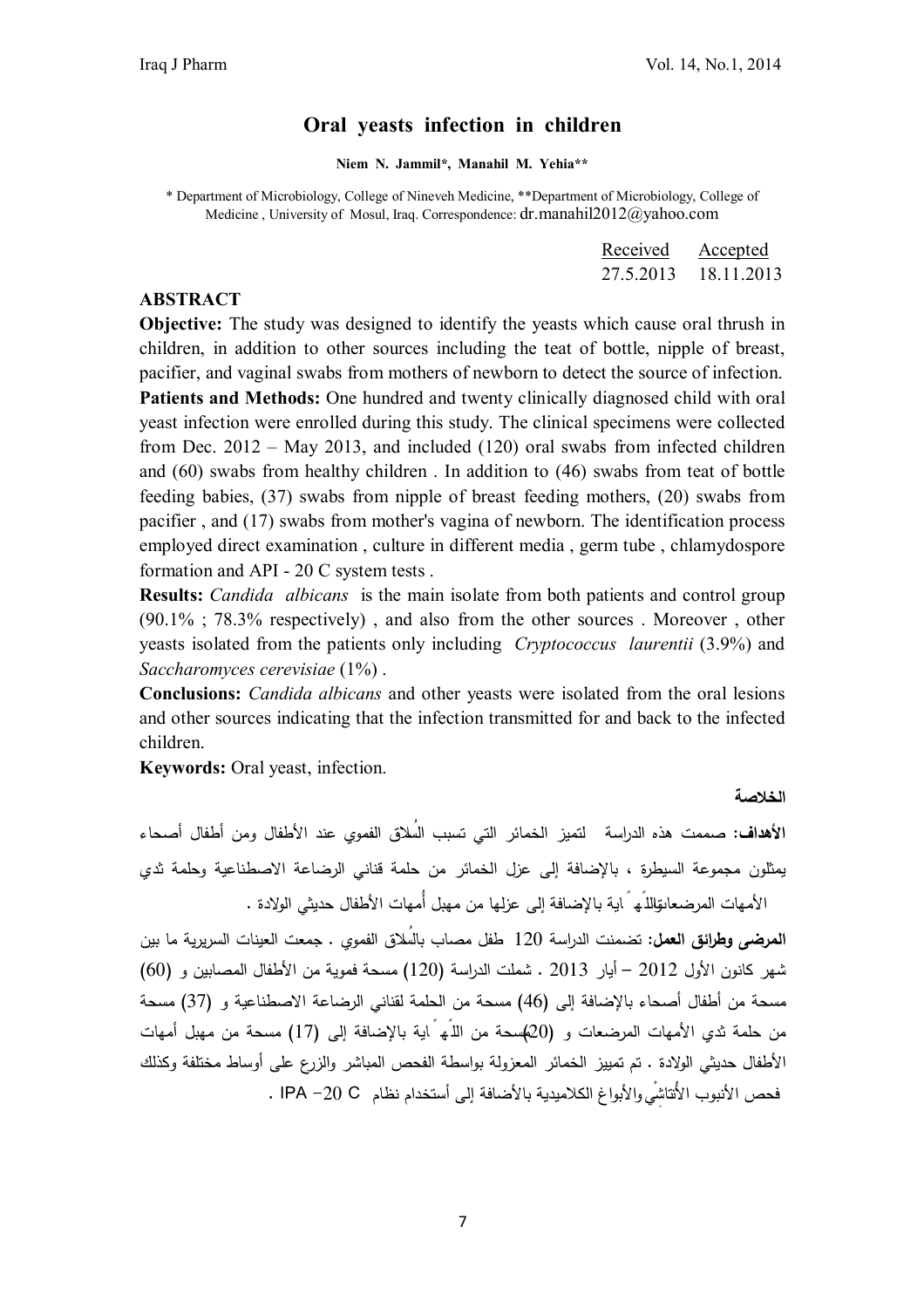**النتائج:** كانت *aIbicans Candida* أهم العزلات من المصابین و الأصحاء (1'%90 و3'%78 بالتعاقب) وكذلك من المصادر الأخرى . كذلك عزلت خمائر أخرى من المرضى وهي ( *laurentii Cryptococcus* **.** %1**),** *Saccharomyces cerecvisiae* **(**9 %3' **الاستنتاج:** عزل المبیضات البیضاء والخمائر الأ خرى من السُلاق الفموي والمصادر الأخرى تثبت بأن الأصابة قد تنتقل من وإلى الأطفال المصابین .

east - like fungi establish a biological link with the host which guarantees their saprophytic condition by establishing an ecological equilibrium denoted "amphibiosis" $<sup>1</sup>$ . When this equilibrium</sup> is broken due to different endogenous and/or exogenous factors these amphibionts behave as opportunistic microorganisms, eventually causing oral infections which, if unresolved, may become generalized, leading to more severe mycoses<sup>2</sup>. y

Oral candidiasis is a sign of impaired local or systemic defense mechanisms. Reduced saliva secretion, deficiencies of humeral or cell mediated immunity, local mucosal diseases and the use of wide spectrum antibiotics are predisposing factors<sup>3</sup>. In the newborn, colonization usually occurs from the mothers vaginal flora or other exogenous sources<sup>4</sup>. Moreover, thrush occurs more frequently in bottle – fed than in breast – fed babies and the lesions not frequently spread to the pharynx and even esophagus<sup>5</sup>. Also, some factors alter the host' s defenses and allows yeasts to colonize the nipple of breast feeding mothers at pathological levels such as diabetes, corticosteroids and antibiotic therapy<sup>6</sup>.

 The development of oral candidiasis is the result of an imbalance between fungal virulence

factors and host defenses <sup>7</sup>. Fungal virulence factors are necessary for the transition from colonization to infection. The first step is epithelial adhesion, involving protein and glycoprotein adhesions, the second step is fungal replication and tissue invasion, based on the capabilities of filametation of *Candida albicans*, and the secretion of phospholipase and proteases  $^{8}$ .

 The aim of this study to identify the yeasts which cause oral infection and to determine the source of infection and risk factors which lead to such infection.……………………………… ……….. …

### **Materials and Methods Patients and controls**

The study included 120 child clinically diagnosed with oral thrush. The male were 59 (49.2%) and female were 61 (50.8%). The age of the studied children ranged from 2 days – 12 years.

 The control group comprised of 60 healthy child. They were 29 (48.3%) males and 31 (51.7%) females. Their age ranged between 3 days – 12 years. These children were sex and age matches with the infected children. The patients and control group were interviewed and information about possible recognizable risk factors for acquisition of yeasts were recorded using a questionnaire.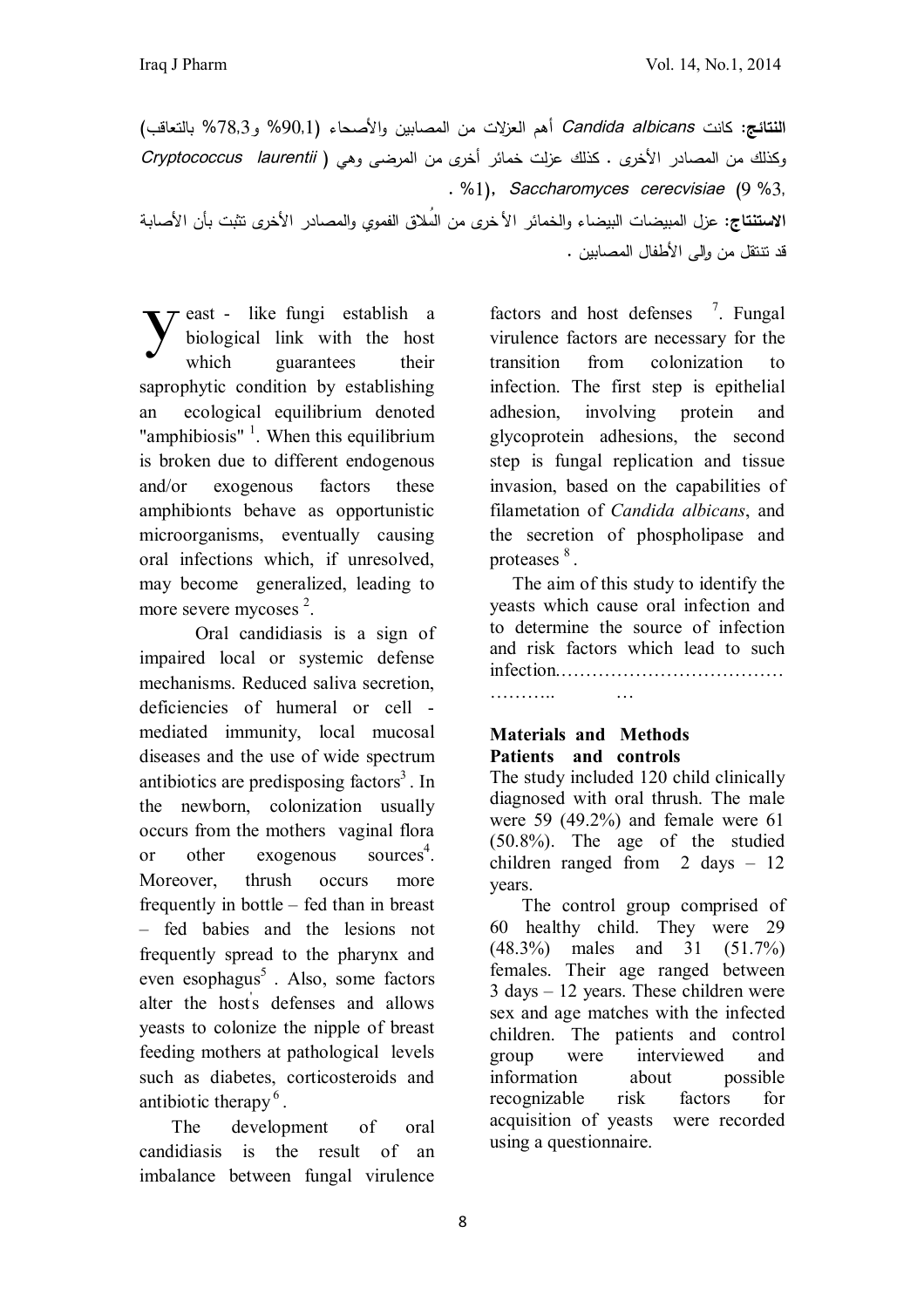#### **Collection and processing of samples**

Two hundred and forty swabs were collected during six months from December 2012 to May 2013. One hundred and twenty oral swabs were taken from children clinically diagnosed with oral thrush, 46 swabs from teat of bottle feeding babies, 37 swabs from nipple of breast feeding mothers, 20 swabs from pacifier, and 17 swabs were taken from mother vagina of newborn in the neonatal Care Units.

All the samples collected from the children admitted to Consultative Clinics and Medical wards of Ibn – Sina and Ibn – Al-Ather Teaching Hospitals, in addition to the neonatal Care Unit of Al-batool Teaching Hospital.

 From the 60 apparently healthy child, the oral swabs were processed as those from the patients.

 Early morning swabs in sterile containers were collected from all patients and other sources. The swabs brought to the laboratory of Microbiology Department immediately

 Each swab was cultured on Sabouraud dextrose agar with P/S and brain heart infusion (BHI) blood agar, then incubated at 37°C for 2–3 days. A direct KOH mount and/or Gram stained slides were also prepared from each swab and examined immediately for the presence of yeasts.

# **Identification of the isolates**

Germ tube test, morphology on corneal agar Tween 80 and Lactophenol mount, in addition to the commercial test API – 20 C system were used for identification of the yeast species. T he ……………

### **Results**

The present study included 120 clinically diagnosed child with oral yeast infection. Their age ranging between 2 days  $-12$  (mean 2.28  $\pm$ SE 0.30) years, and were categorized into 4 age groups. The male forming 49.2% while the female were 50.8%. The higher percentage of infection appeared in infants followed by toddles with no significant difference between the male and female. The control group included 60 healthy child who were sex (48.3% male; 51.7% female) and age (mean  $2.58 \pm \text{SE}$  0.45) years matches with the patients (Table1).

 The total number of swabs collected were 240. Those which showed positive yeast isolates were 102 from oral thrush, 23 from bottle teats, 14 from breast nipples, 8 from pacifiers, and 1 from mother's vagina (Table 2).

 The type of feeding of the studied children were bottle, breast, mixed, usual, and intravenous fluid (Table 3).

 The risk factors recorded for the infected children were: gastroenteritis, cancer, congenital heart diseases, malnutrition, jaundice, meningitis, sepsis, and other miscellaneous factors. The higher incidence of infection were among those with gastroenteritis (39.2%), Table 4. ………………..

 The types of yeasts isolated from oral lesions and those from the control group were presented in Table 5. *Candida albicans* is the main isolate from both the patients and control group  $(90.1\% \div 78.3\%$  respectively). The non *Candida albicans Candida*  (NCAC) isolates from both the patients and control group respectively were : *C. tropicalis* (2%; 4.3%)*, C. parapsilosis* (2% ; 4.3%) , and *C. guilliermondii* (1% ; 8.8%) respectively. *Candida luistaniae* isolated from one sample mixed with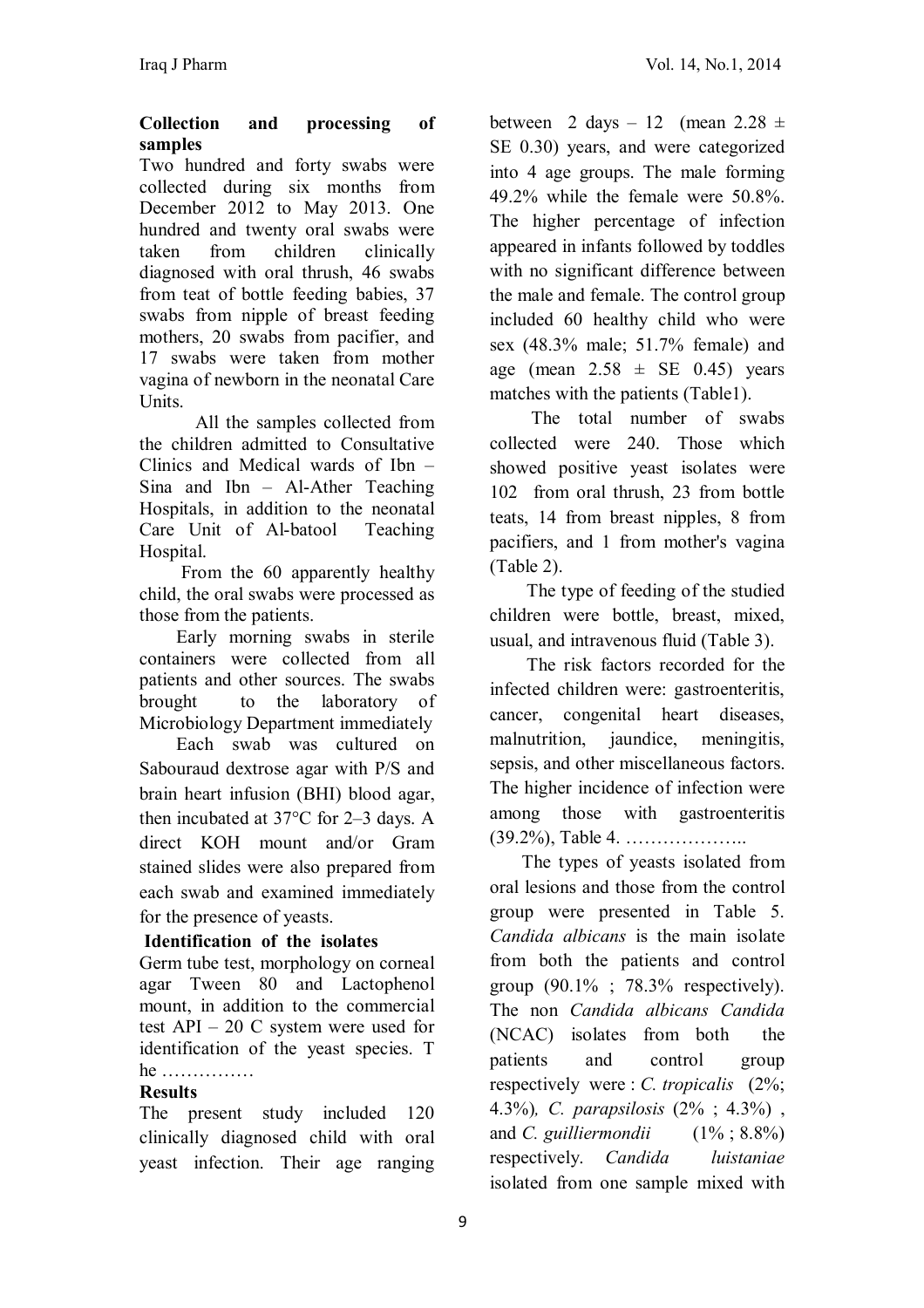*C. parapsilosis.* Moreover , Other yeasts isolated from the patients only were *Cryptococcus Laurentii* (3.9%) and *Saccharomyces cerevisiae* (1%) . *Rhodotorula rubra* and *Trichosporon* 

*asahii* isolated from samples mixed with *C. albicans*. On the other hand , the yeasts isolated from other sources were recorded in Table 6, showing that *C. albicans* is the main isolate.

### Table 1. The age and gender of the infected children and control group

| Age groups                   | Gender |                        |          |               |                |               |       |               |                |               |                             |               |
|------------------------------|--------|------------------------|----------|---------------|----------------|---------------|-------|---------------|----------------|---------------|-----------------------------|---------------|
| (years)                      |        |                        | Patients |               |                |               |       |               | Control        |               |                             |               |
|                              |        | Total                  | Male     |               | Female         |               | Total |               | Male           |               | Female                      |               |
|                              | No.    | $\frac{0}{0}$          | No.      | $\frac{0}{0}$ | No.            | $\frac{0}{0}$ | No.   | $\frac{0}{0}$ | No.            | $\frac{0}{0}$ | N <sub>0</sub><br>$\bullet$ | $\frac{0}{0}$ |
| Infants<br>$2 day - 1 year$  | 62     | 51.7                   | 32       | 26.6          | 30             | 25.0          | 31    | 51.7          | 16             | 26.7          | 15                          | 25.0          |
| Toddlers<br>$>1 - 4$ years   | 34     | 28.3                   | 17       | 14.2          | 17             | 14.2          | 16    | 26.7          | 8              | 13.3          | 8                           | 13.3          |
| Preschool<br>$> 4 - 6$ years | 9      | 7.5                    | 5        | 4.2           | $\overline{4}$ | 3.3           | 5     | 8.3           | $\overline{2}$ | 3.3           | $\overline{3}$              | 5.0           |
| School<br>$> 6 - 12$ years   | 15     | 12.5                   | 5        | 4.2           | 10             | 8.3           | 8     | 13.3          | $\overline{3}$ | 5.0           | 5                           | 8.3           |
| Total                        | 120    | 100.<br>$\overline{0}$ | 59       | 49.2          | 61             | 50.8          | 60    | 100.0         | 29             | 48.3          | 31                          | 51.7          |

Table 2. The number of swabs collected from different sources and the positive results for the presence of yeasts

| Swabs taken from | No. of samples | Positive samples |
|------------------|----------------|------------------|
| Oral thrush      | 120            | 102              |
| Bottle teat      | 46             | 23               |
| Breast nipple    | 37             | 14               |
| Pacifier         | 20             |                  |
| Vagina           | 17             |                  |
| Total            | 240            | 148              |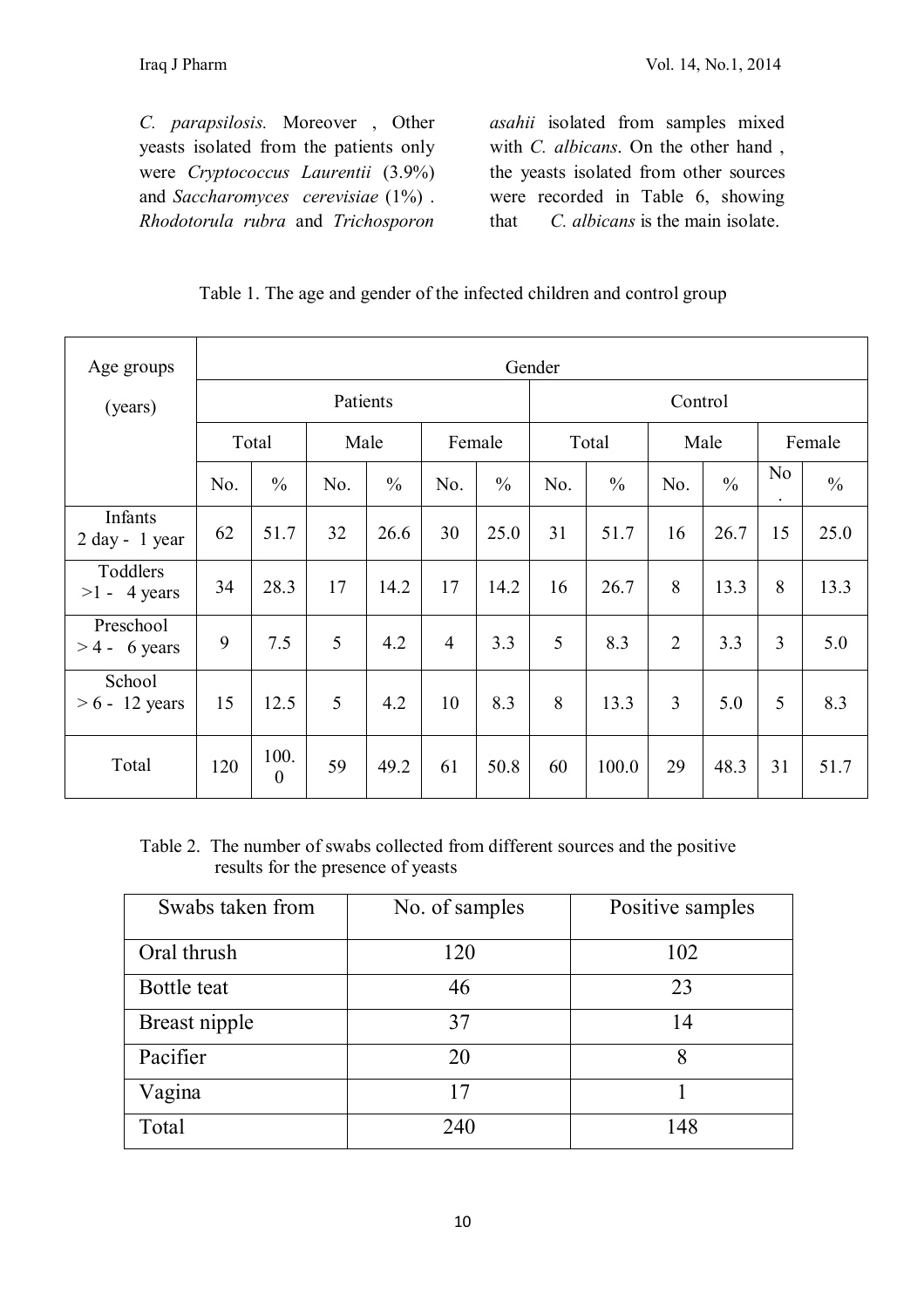## Table 3. The correlation between the type of feeding and oral infection

| Type of feeding | Infected children |      |  |  |  |
|-----------------|-------------------|------|--|--|--|
|                 | No.               | $\%$ |  |  |  |
| Bottle          | 28                | 23.3 |  |  |  |
| <b>Breast</b>   | 19                | 15.8 |  |  |  |
| Mixed           |                   | 15.0 |  |  |  |
| Usual feeding   |                   | 43.4 |  |  |  |
| $I.V^*$ fluid   |                   | 2.5  |  |  |  |
| Total           |                   | 100  |  |  |  |

 $*$ I.V = intravenous

Table 4. The risk factors that predispose to oral yeast infection.

| Risk factors              | Infected children |               |  |  |
|---------------------------|-------------------|---------------|--|--|
|                           | No.               | $\frac{0}{0}$ |  |  |
| Gastroenteritis           | 47                | 39.2          |  |  |
| Cancer                    | 19                | 15.8          |  |  |
| Congenital heart diseases | 13                | 10.8          |  |  |
| Malnutrition              | 10                | 8.4           |  |  |
| Jaundice                  | $\overline{7}$    | 5.8           |  |  |
| Meningitis                |                   | 5.8           |  |  |
| Sepsis                    | 6                 | 5.0           |  |  |
| Miscellaneous factors *   | 11                | 9.2           |  |  |
| Total                     | 120               | 100           |  |  |

\*Miscellaneous factors : Thalacemia (1) ; Premature (2) ; Diabetes mellitus (1) ; Renal failure  $(2)$ ; Steroid therapy  $(4)$ .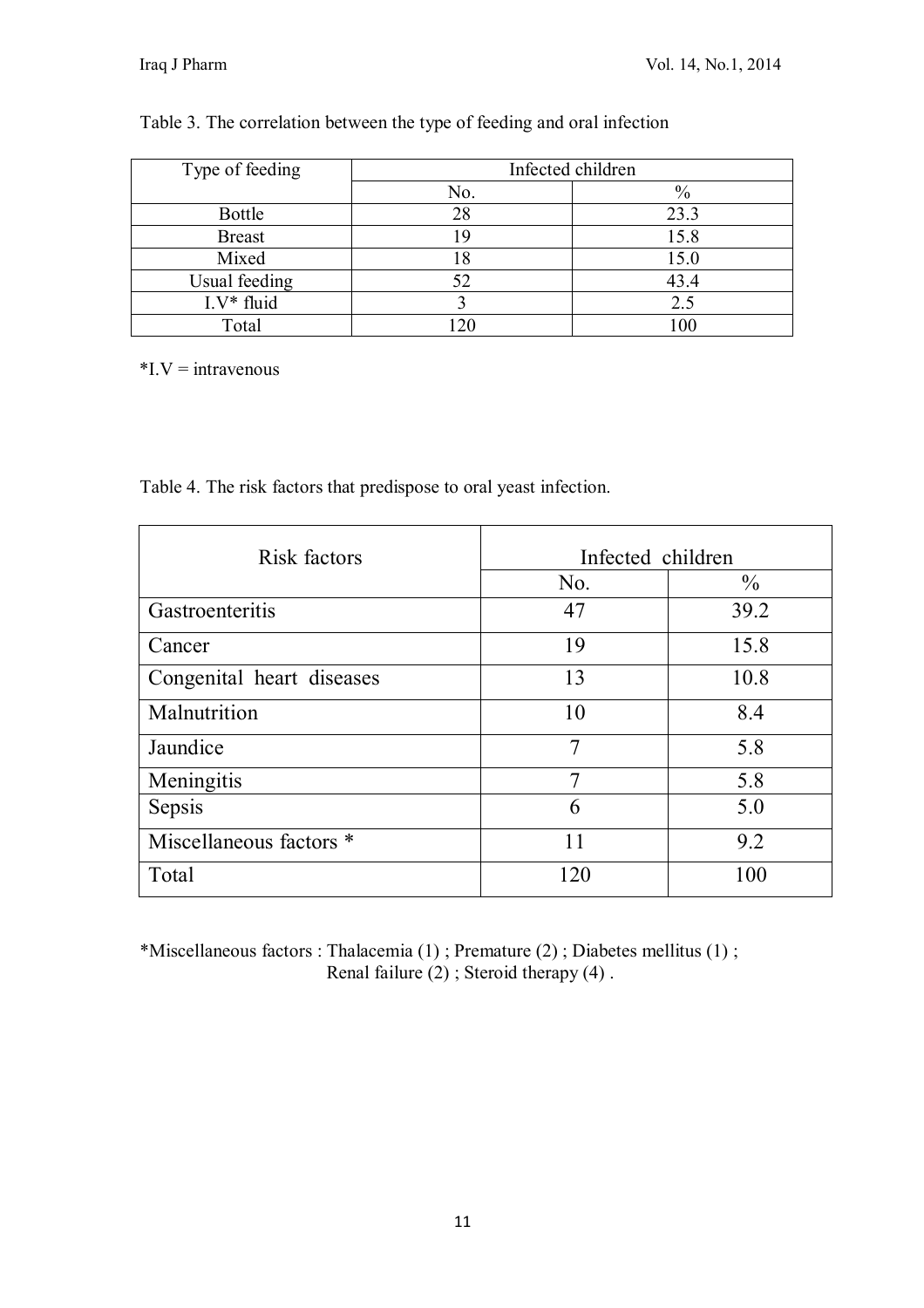| Type of yeasts      | Isolated yeasts |               |                             |               |  |  |
|---------------------|-----------------|---------------|-----------------------------|---------------|--|--|
|                     | Patients        |               |                             | Control       |  |  |
|                     | No.             | $\frac{0}{0}$ | No.                         | $\frac{0}{0}$ |  |  |
| $C.$ albicans*      | 92              | 90.1          | 18                          | 78.3          |  |  |
| C. tropicalis       | $\overline{2}$  | 2.0           |                             | 4.3           |  |  |
| $C.$ parapsilosis** | $\mathfrak{D}$  | 2.0           |                             | 4.3           |  |  |
| C. guilliermondii   |                 | 1.0           | $\mathcal{D}_{\mathcal{A}}$ | 8.8           |  |  |
| C. luistaniae       |                 |               |                             | 4.3           |  |  |
| Cr. laurentii       |                 | 3.9           |                             |               |  |  |
| S. cerevisiae       |                 | 1.0           |                             |               |  |  |
| Total               | 102             | 100           | 23                          |               |  |  |

Table 5. Types of yeasts isolated from patients and control group.

 $C = C$ *andida ; Cr* = *Cryptococcus ; S* = *Saccharomyces.*<br> **\*** 3 species mixed with other yeast: 2 with *Rodotorula* 

\* 3 species mixed with other yeast: **2** with *Rodotorula rubra,* and **1** with *Trichosporon asahii .* 

\*\* one species mixed with *C .luistaniae*.

| Table 6. The number and types of yeasts isolated from different sources which have a |  |  |  |  |
|--------------------------------------------------------------------------------------|--|--|--|--|
| relation to the infected children.                                                   |  |  |  |  |

| Source of samples | Total<br>isolates | Type of yeasts                                                                                             | No.     |
|-------------------|-------------------|------------------------------------------------------------------------------------------------------------|---------|
| Bottle teat       | 23                | $C$ . albicans<br>$C.$ tropicalis<br>C. parapsilosis<br>C. guilliermondii<br>Cr.laurentii<br>S. cerevisiae | 17<br>າ |
| Breast nipple     | 14                | $C$ . albicans<br>$C$ . parapsilosis                                                                       | 13      |
| Pacifier          | 8                 | $C$ . albicans<br>$C$ . tropicalis                                                                         |         |
| Vaginal swab      |                   | $C$ . albicans                                                                                             |         |

### **Discussion**

Thrush is a fungal infection of any of the *Candida* species, also commonly referred to as a yeast infection. The oral thrush is superficial infection of

mucous membrane characterized by white adherent patches of pseudomycelium which frequently involves lesions, sores, fissures and ulcers in the mouth which could either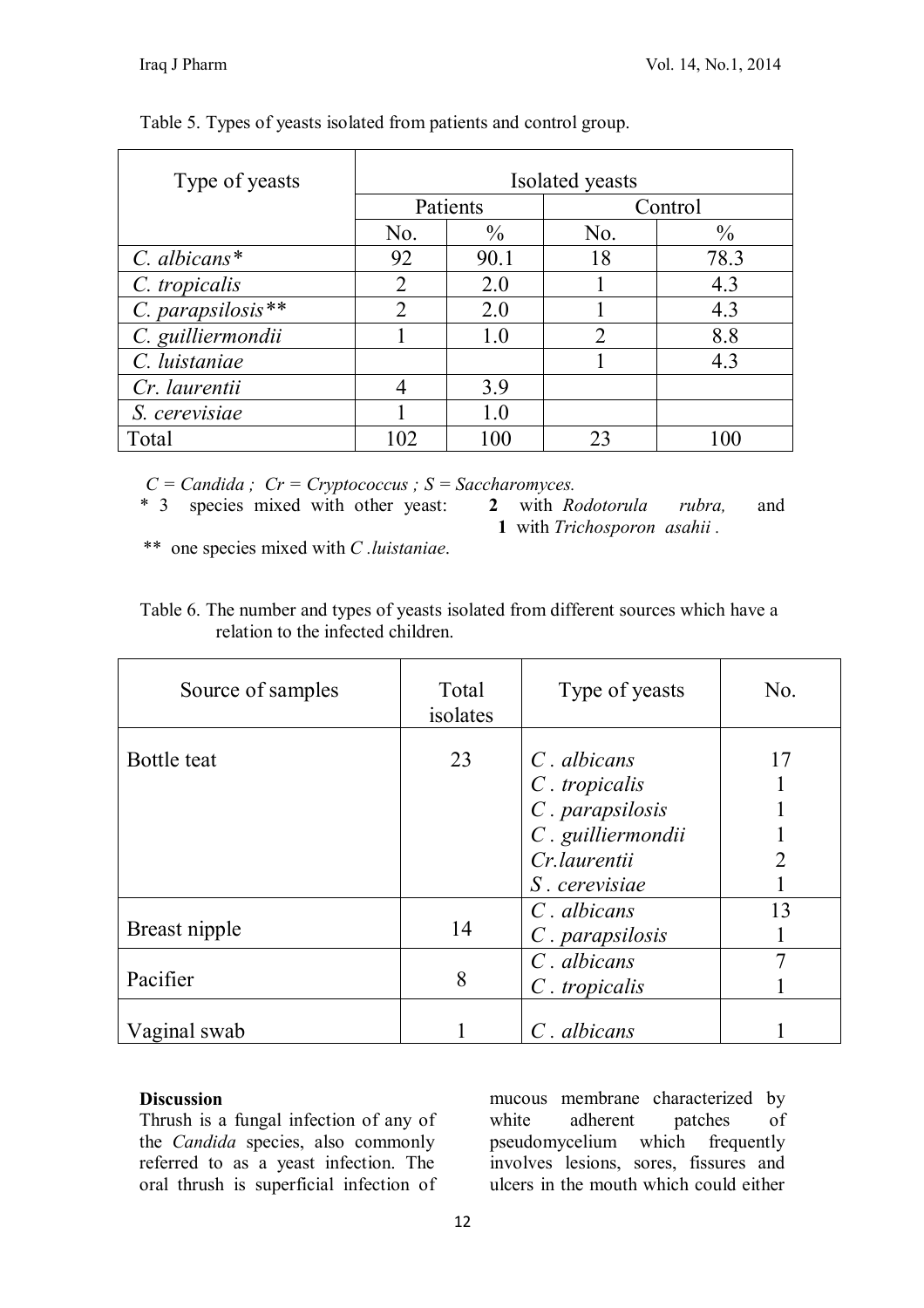acute or chronic  $<sup>5</sup>$ . The clinical picture</sup> of the lesions in the studied patients showed white patches with severe or moderate form.

 The higher percentage of infection during the study appeared in children less than one year old. This confirmed by a previous studies mentioned that oral candidiasis is more frequently encountered in infant <sup>9</sup>. Moreover, Nneka and Ebele (2005) reported that oral candidiasis occurred more in younger children than in older children, and there was a significant difference between them. On the other hand, we not found a difference between male and female children in being susceptible to the oral thrush as reported by other investigators  $5$ ....

 A higher percentage (23.3%) was recorded during the study among artificially fed babies than breast fed (15.8%) which is in consistent with other reports that oral thrush occur more frequently in bottle – fed than in breast – fed babies<sup>5,9</sup> . Other investigators reported that neither breast nor bottle feeding favored development of oral candidiasis $10,11$ . … All the studied cases of oral thrush have a predisposing factors mainly gastroenteritis (39.2%) followed by cancer (15.8%). Oral candidiasis is an opportunistic infection, it is expected that medically compromised patients are at greater risk for such an infection $12$ Many factors can predispose certain individuals to develop oral candidiasis as reported by Gonzalez- Gravina and coworkers<sup>13</sup> (2007) that oral thrush represents a serious problem for children with cancer. Other mentioned that *Candida*  infection may be a complication of antibiotics therapy when sensitive organisms are destroyed or for

corticosteroid therapy when resistance to infection may be diminished  $14$ . Moreover, Rowen and coworkers <sup>15</sup> (1994) reported that occurrence of *Candida* particularly with extremely low birth weight premature infants and poorly nourished patients <sup>16</sup>.

 The main isolate among *Candida*  species during the study is *Candida albicans* from both the infected children and control group (90.1% ; 78.3%) respectively. Other NCAC species isolated were *C. tropicalis* (2%;4.3%),*C. parapsilosis* (2%;4.3%), and *C.guilliermondii* (1%; 8.8%) from patients and control group respectively while one isolate of *C. lusitaniae*  (4.3%) from the control group only. Furthermore, three isolates of *Candida albicans* from the patients mixed with *Rhodotorula rubra* and *Trichosporon asahii . Candida* species are the most common opportunistic fungal pathogen in humans and *C*. *albicans* being the most prevalent pathogen in mucosal and systemic infection<sup>17,18</sup>. Castilho and Rocha<sup>19</sup> (2009) reported that *C*. *albicans* is the most common species isolated from the oral cavity in both healthy and diseased in 60%-80% of the cases. Other species responsible for oral infection have also been identified including *C. krusei, C. parapsilosis, C.tropicalis,* and *C. guillermondii*9.20.21 . The role of NCAC have become increasingly important especially in high risk patients  $4$ . Yeast not belonging to the genus *Candida*  such as *Rhodotorula and Saccharomyces cereviciae* are sometimes found in the oral cavity but these are not known to cause oral infection<sup>22</sup>.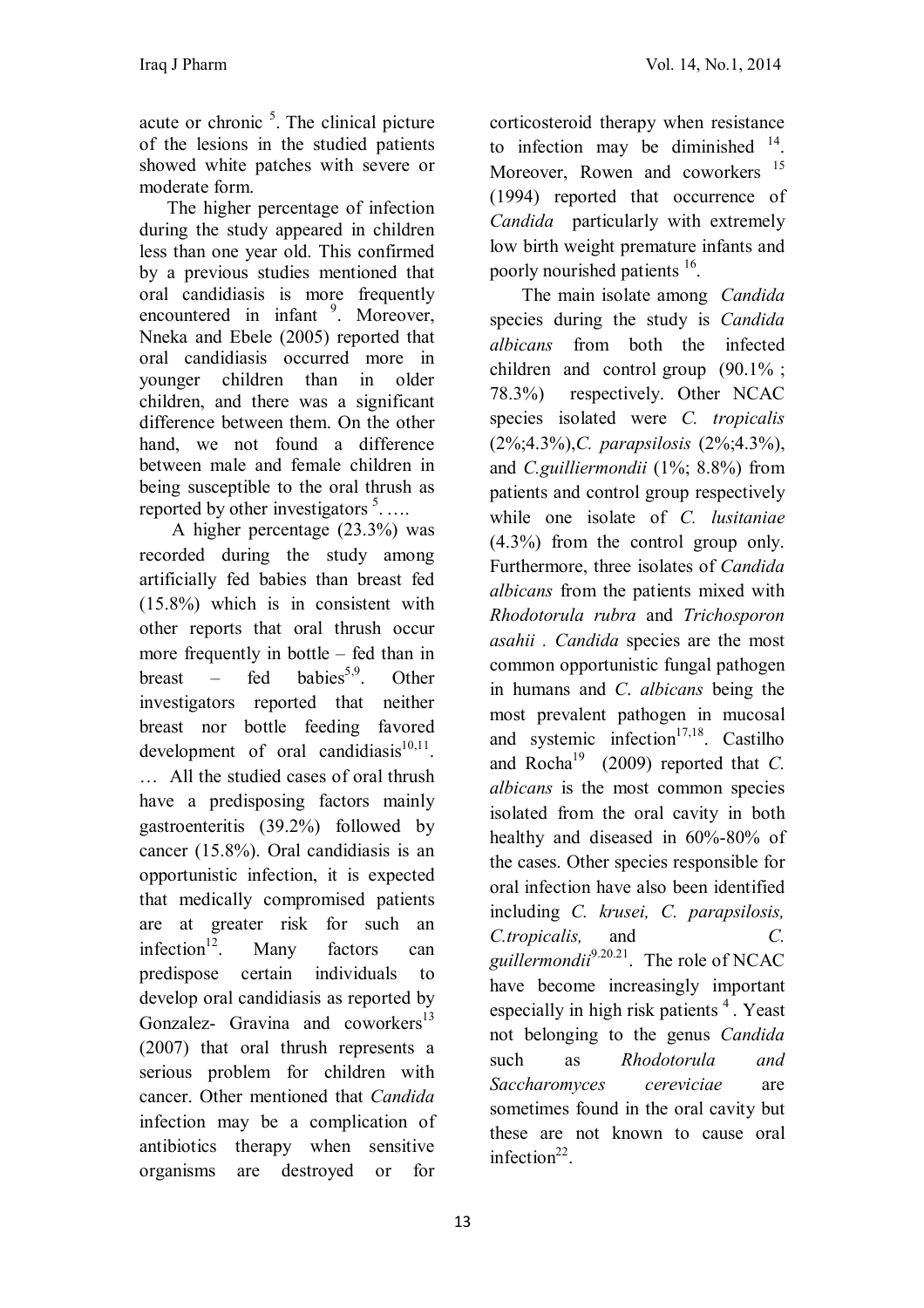During the study , *C. albicans*  mainly and other *Candida* species isolated from the bottle teat , breast nipple , pacifier used by the infants and mother vagina of the newborn. The isolation of the same *Candida* species from oral lesion and the mentioned items indicate that the infection transmitted for and back to and from the children. Different studies reported about the source of infections. Many researchers have investigated the factors that predispose nursing mothers to nipple candidiasis although an association between oral thrush in infants and nipple candidiasis in mother has been reported<sup>23</sup>,<sup>24</sup>. The infants can pass the infection to their mother during breast feeding, and the infection may then pass back and forth between mother' s breast and baby's mouth<sup>25</sup>. Moreover, the use of pacifier which can be a mode of inoculation and reinfection if not properly disinfected after a diagnosis of moniliasis<sup>26</sup>.

# **References**

**1.** Azevedo RVP, Komesu MC, Candido RC, et al. *Candida* species in the oral cavity with and without lesion: Maximal inhibitory dilution of propolis and periogard. Rev de Microbiol 1991;30:335-41.

**2.** Budtz–Jorgensen E. Etiology, pathogenesis, therapy, and prophylaxis of oral yeast infections. Acta Odontol Scand 1990;48:61-9.

**3.** Rautemaa R, Rusanen P, Richardson M, et al. Optimal sampling site for mucosal candidosis in the oral cancer patients is the labial sulcus. J Med Microbiol. 2006;55:1447.

**4.** Meurman JH, Siikala E, Richardson M, et al. Non –*Candida albicans Candida* yeasts of the oral cavity. Communicating Current Res Edu Top Tre Appl Microbiol A Mendez-Vilas (Ed.) 2007:719-31. ..

**5.** Nneka UC and Ebele OM . The occurrence of oral thrush yeasts among school children in Onitsha Urban, Anambra State, Nigeria**.** J Med Sci 2005;5(3):177-80. **………… 6.** Amir LH .Candida and the Lactating breast : predisposing factors **.**  J Hum Lact 1991;7:177-81.

**7.** Bensadoun R-J. Patton LL, Lalla RV, et al. Oropharyngeal Candidiasis in head and neck cancer patients treated with radiation**.** Support Care Cancer 2011;19:737-44.

**8.** Scully C, el- Kabir M, Samaranayaka LP . *Candida* and oral candidosis: a review. Crit Rev oral Boil Med 1994;5:125-27.

**9.** Yehia MM, Ali HYM, Al– Jammas MA. Oral candidiasis (Thrush) in debilitated children in north Iraq. J Bah Med Society 2004;16(1):28-31.

**10.** Gupta P , Faridi MMA , Rawat S, et al. Clinical profile and risk factors for oral candidiasis in sick newborns. Ind Ped 1996;33:299- 03.

**11.** Shrand H. Thrush in the newborn. Br Med J 1961;2:1530-33.

**12.** Singhi SC, Reddy TC, Chakrabarti A . Oral itraconazole in treatment of candidemia in pediatric: intensive care unit. Indian J Pediatr 2004;71:973-77.

**13.** Gonzalez – Gravina H , Gonzalez de Moran E , Zambrano O *.* Oral candidiasis in children and adolescents with cancer . Identification of *Candida*